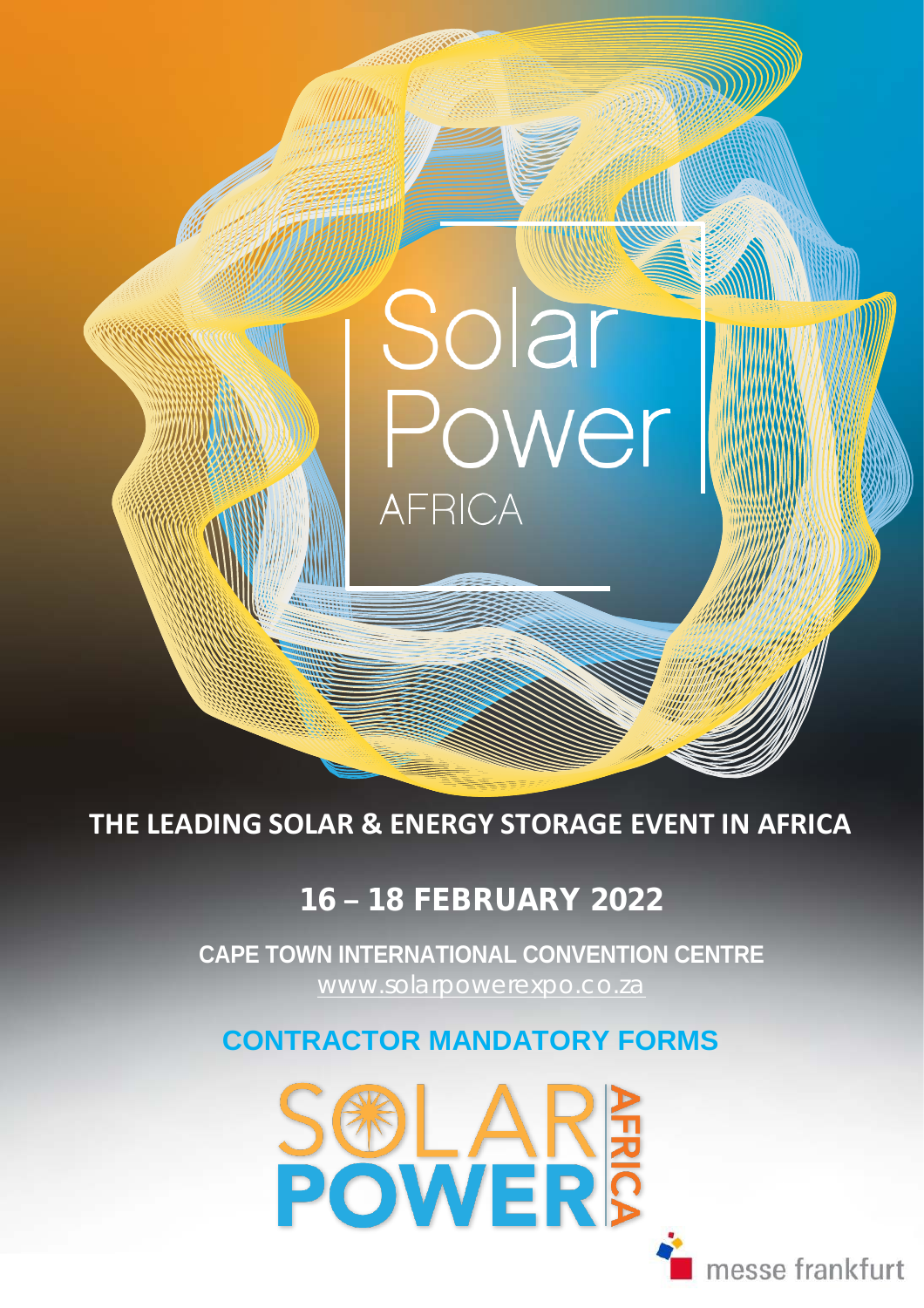# **INDEX**

### **MANDATARY FORMS**

| <b>MANDATORY FORM</b> |                                                        |  |
|-----------------------|--------------------------------------------------------|--|
| FORM A2               |                                                        |  |
| FORM A4               |                                                        |  |
| <b>FORM B</b>         |                                                        |  |
| <b>FORM C</b>         |                                                        |  |
| FORM D1               |                                                        |  |
| FORM D <sub>2</sub>   | Safety Health & Environmental Management Statement D11 |  |
| <b>FORM E</b>         | Occupational Health & Safety AgreementD12-D14          |  |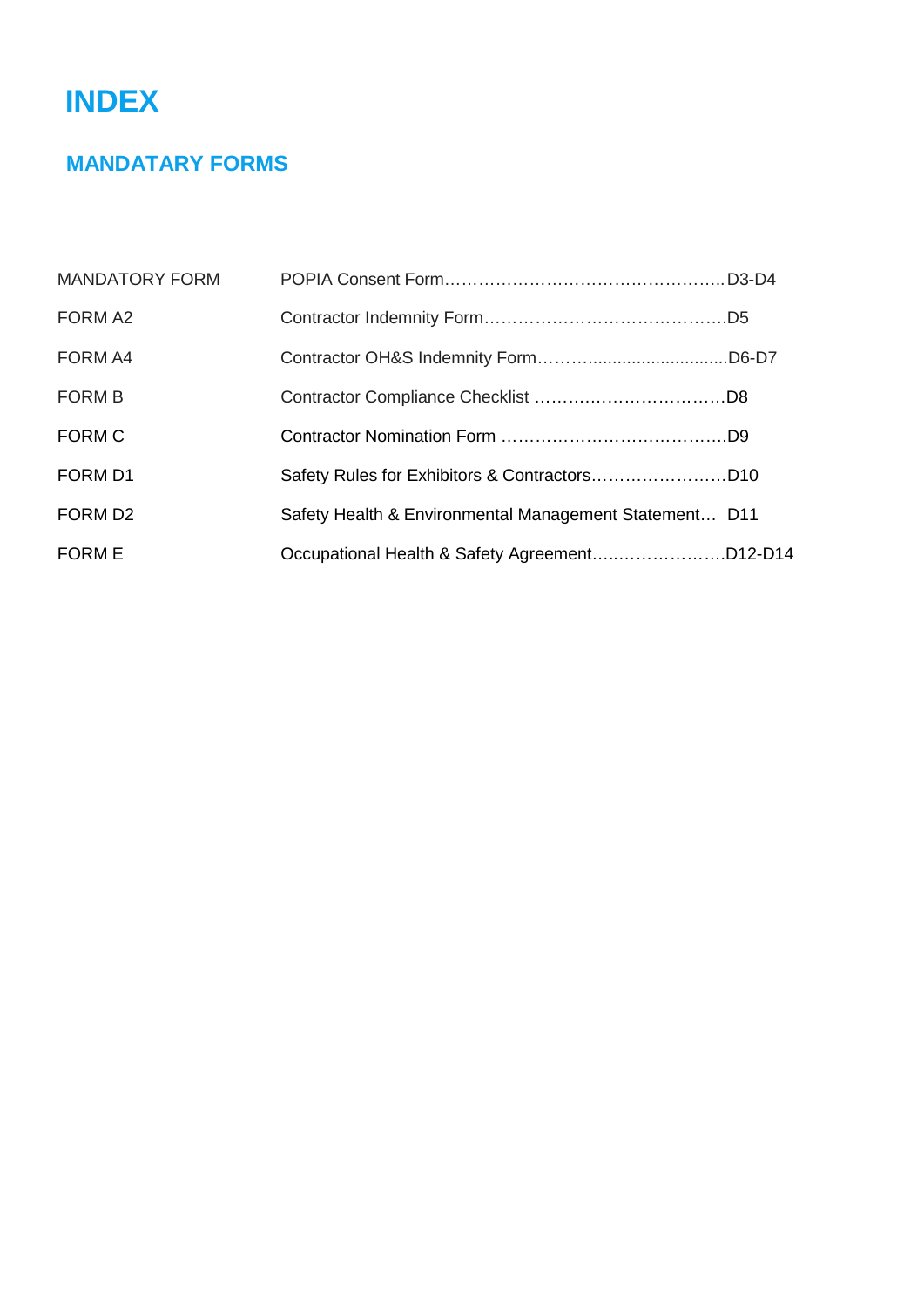## **MESSE FRANKFURT SOUTH AFRICA**



Authorised by: Date Authorised: Document Number:

### **Protection of Personal Information Consent**

**\_\_\_\_\_\_\_\_\_\_\_\_\_\_\_\_\_\_\_\_\_\_\_\_\_\_\_\_\_\_\_\_\_** ("The Client")

And

### **Messe Frankfurt South Africa**

("The Company")

- 1. This agreement will be applicable to all personal information as defined in the Protection of Personal Information Act, 4 of 2013 ("POPI").
- 2. By either Party submitting any personal information to the other, the disclosing Party unconditionally and voluntarily, consents to the processing of the submitted personal information for any and all purposes related to this agreement.
- 3. The Parties agrees and consent that its personal information may be processed by, or on behalf of either of the Parties for the purposes set out in the Agreement.
- 4. The Parties shall at all times comply with its obligations and procure that each of its Affiliates comply with their obligations under POPI.
- 5. The Parties shall ensure that any personal information that is processed by it in the course of performing its obligations under the Agreement is done in accordance with POPI.
- 6. Each Party shall not process, disclose, or use personal information except:
	- 6.1. to the extent necessary for the provision of Services and/or Products under the Agreement; or 6.2. to fulfil their own obligations under the Agreement; or
	- 6.3. as otherwise expressly authorised by the other Party in writing.
- 7. Each Party shall not disclose any personal information to any Third Party without the other Party's prior written consent in each instance, other than to the extent required by any Regulator or Law.
- 8. In the event the other Party providing such consent necessary for the disclosure of personal information to a Third Party, each Party shall:
	- 8.1. make such disclosure in compliance with POPI; and
	- 8.2. enter into a written agreement with the applicable Third-Party recipient of such personal information that requires such Third Party to safeguard the personal information in a manner no less restrictive than each Party's obligations under these terms.
- 9. The Parties shall implement and maintain an effective security safeguards that includes, but is not limited to administrative, technical, and physical safeguards, and appropriate technical and organisational measures, in each case, adequate to insure the security and confidentiality of personal information, and to protect against any anticipated risks to the security or integrity of personal information, protect against unauthorized access to or use of personal information, protect personal information against unlawful processing or processing otherwise than in accordance with this agreement, and protect against accidental loss, destruction, damage, alteration or disclosure of personal information.
- 10. Without limiting the foregoing, such safeguards and measures shall be appropriate to protect against the harm that may result from unauthorised or unlawful processing, use or disclosure, or accidental loss, destruction, or damage to or of Personal Information and the nature of the personal information, and shall maintain all safeguard measures as is required by POPI.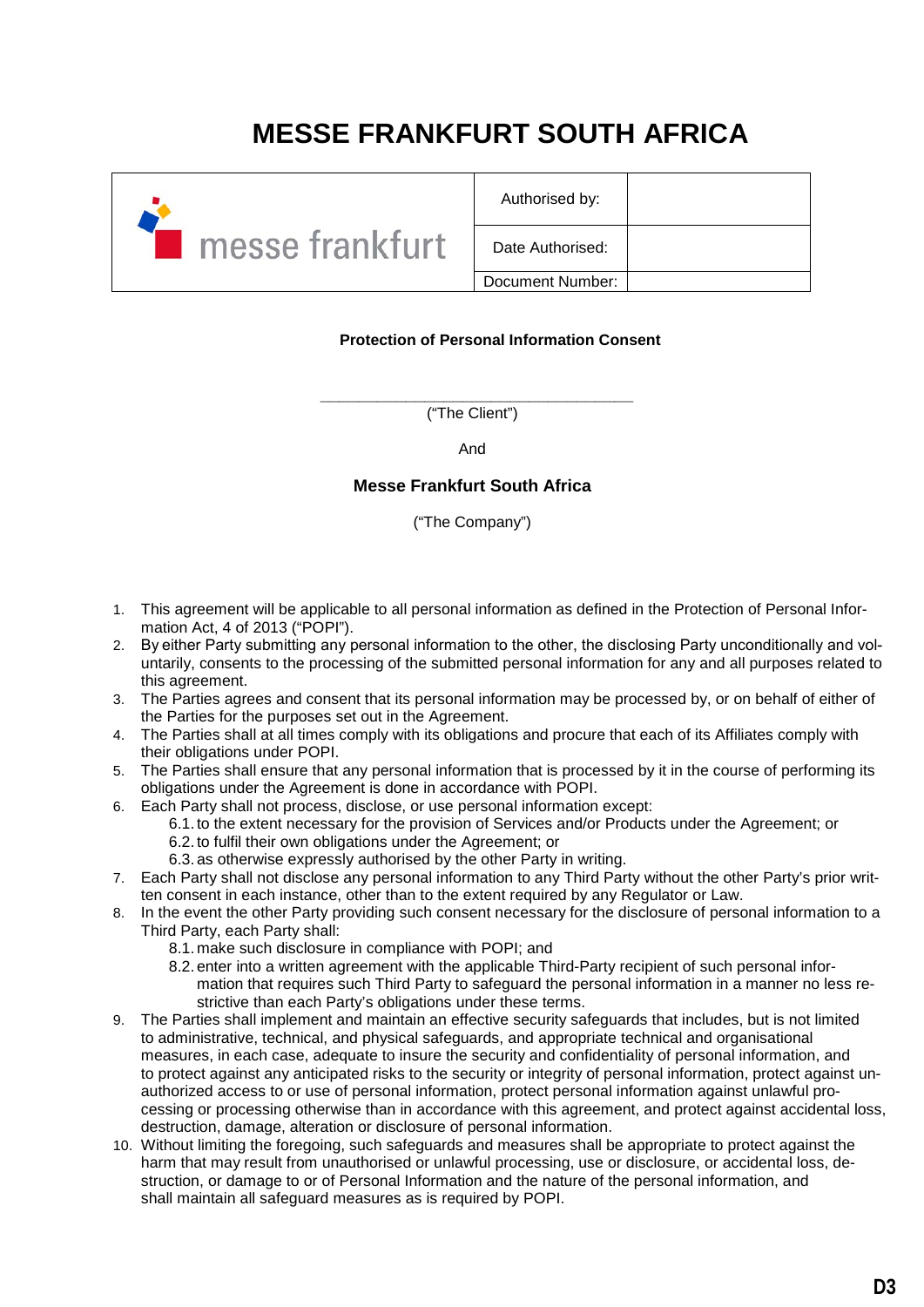- 11. Each Party shall not use, process, store, transfer or permit access to any personal information across the borders of South Africa, without the written consent of the other Party.
- 12. In the event of any actual, suspected, or alleged security breach, including, but not limited to, loss, damage, destruction, theft, unauthorized use, access to or disclosure of any personal information, each Party shall:
	- 12.1 notify the other Party as soon as practicable after becoming aware of such event;
	- 12.2 provide the other Party will all information regarding the breach in the Party's knowledge and possession to allow the Party to ascertain what has occurred and which personal information has been affected.
	- 12.3 promptly take whatever action is necessary, at each Party's own expense, to minimise the impact of such event and prevent such event from recurring.
- 13. The Client hereby consents to the Company sharing the personal information as provided for herein cross border. Should the Client's personal information be shared cross border, the personal information will not be subject to less protection than it enjoys in terms of South Africa's data privacy laws.

|                                                                                  | Client name_________________________Client signature____________________________ |                                             |  |  |  |
|----------------------------------------------------------------------------------|----------------------------------------------------------------------------------|---------------------------------------------|--|--|--|
| Signed at ____________________________on this _________ day of ____________20___ |                                                                                  |                                             |  |  |  |
|                                                                                  | By the client who warrants their authority                                       |                                             |  |  |  |
| Company name___________________________Company signature________________________ |                                                                                  |                                             |  |  |  |
|                                                                                  |                                                                                  |                                             |  |  |  |
|                                                                                  |                                                                                  | By the company who warrants their authority |  |  |  |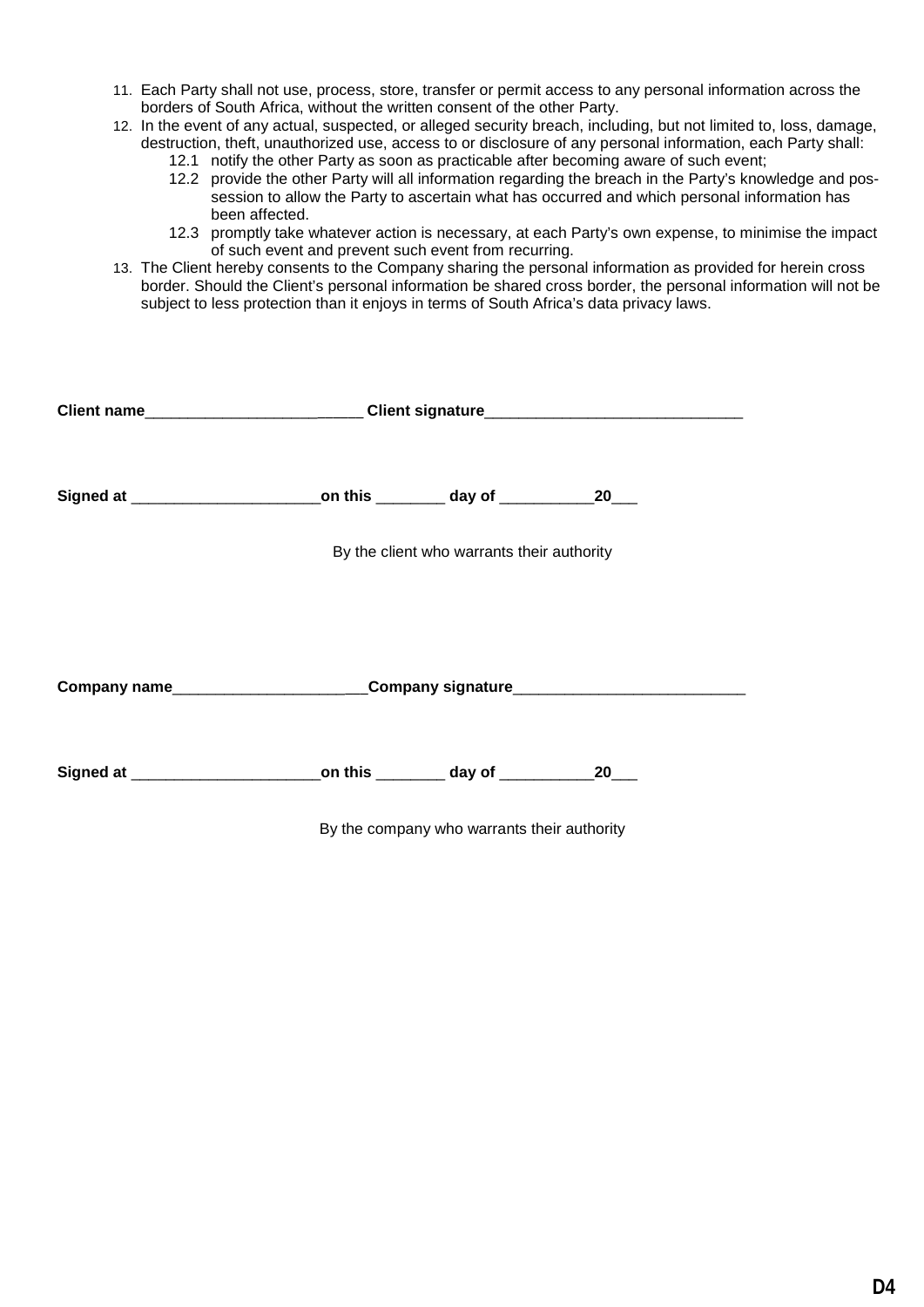## FORM A2 **CONTRACTOR INDEMNITY FORM**



### **AGREEMENT TO BE COMPLETED AND SUBMITTED BY THE CONTRACTOR PRIOR TO BUILD-UP**

| Company Name: | 1.11<br>Stand No: |  |
|---------------|-------------------|--|
| Mobile No:    | Signature:        |  |
| E-mail:       |                   |  |

## **INDEMNITY**

The Contractor certifies that all contracting workmen, staff or sub-contractors recognize all the inherent hazards that exist and that the Contractor;

Enters into an agreement with the Organizer and thereof waivers any claim of whatsoever nature against the Organizer and its employees, agents and / or mandataries in respect of any loss, damage and / or injury whether same is as a result of any negligent act or omission on the part of the Venue, its employees, agents and /or mandataries or other independent exhibitors / contractors or by third persons or by way of defective equipment or materials supplied by the Organizer, nothing at all excepted and further the Contractor undertakes that:

I, duly authorized to bind the Contractor hereby acknowledge and accept the above terms and agree that All Parties engaged on the said Agreement work shall adhere to all the relevant regulations and Event Terms And Conditions.

\_\_\_\_\_\_\_\_\_\_\_\_\_\_\_\_\_\_\_\_\_\_\_\_\_\_\_ \_\_\_\_\_\_\_\_\_\_\_\_\_\_\_\_\_\_\_\_\_\_\_

Signature of Contractor Date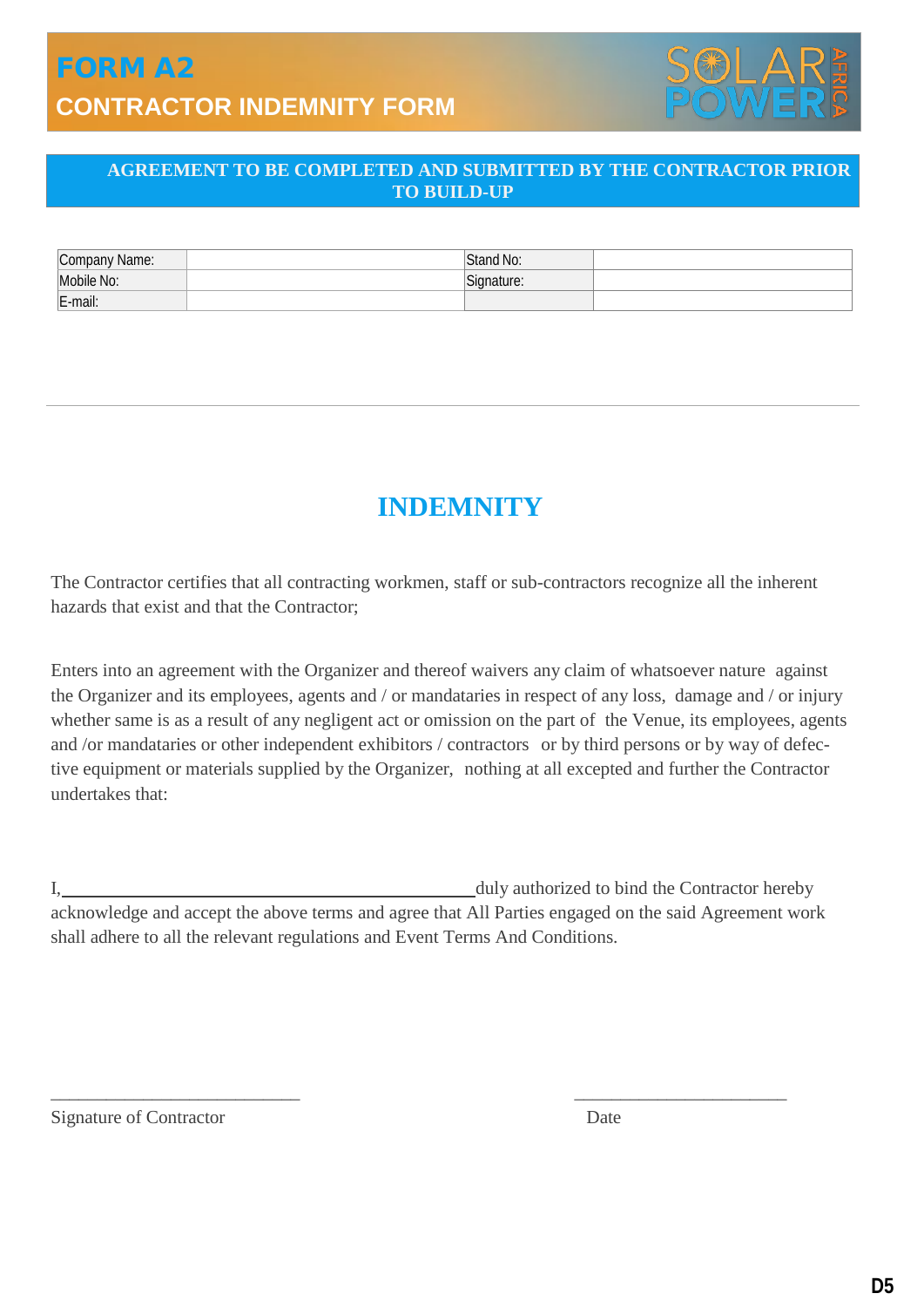### FORM A4 **CONTRACTOR OH&S INDEMNITY FORM**



### **AGREEMENT TO BE COMPLETED AND SUBMITTED BY THE CONTRACTOR PRIOR TO BUILD-UP**

*Without receipt of this form, the Organizer reserves the right to withhold access to the stand / work area.*

| Company Name: | Stand No:  |  |
|---------------|------------|--|
| Mobile No:    | Signature: |  |
| E-mail:       |            |  |

Health and Safety Contractors Agreement (In terms of Section 37 (2) of the Occupational Health & Safety Act of 1993)

> Written agreement between **Messe Frankfurt South Africa (PTY) LTD (Organizer)** (Registration2003/012904/07)

> > And **(Contractor)**

(Registration No:

(Exhibitor, Mandatary or Contractor)

as envisaged by Section 37(2) of the Occupational Health and Safety Act 85 of 1993 (as recorded on Annexure A)

I, \_ representing do hereby acknowledge that I/the Mandatary am/is an employer in my/its own right with duties as prescribed in the Occupational Health and Safety Act no.85 of 1993 as amended, and agree to ensure that all work performed, or machinery and plant used, will be in accordance with the said Act. I/We furthermore agree to comply with the requirements of the **Organizer** contained in the documents attached hereto or as notified to me/us from time to time in writing by, and to liaise with the **Organizer** (or its appointed Safety representative) should I/we, for whatsoever reason, be unable to perform in terms of this agreement.

|                | in my capacity as the owner/member/director/manager of                                                                         |
|----------------|--------------------------------------------------------------------------------------------------------------------------------|
| hereby appoint | my representative and responsible person to supervise all work on the                                                          |
|                | premises of the Venue Should there be any accidents/injury to any of my employees, our Workmen's Compensation Commissioner No. |
|                |                                                                                                                                |

I/We hereby indemnify the **Organizer** against any liability, loss or proceedings whatsoever, whether arising in common law or by statute, consequent on personal injuries or the death of any person whomsoever (including claims by my/our employees and their dependents) or consequent on loss of or damage to any moveable or immovable property arising out of or caused by or in connection with the execution by me/us of all or any work as envisaged in terms hereof.

| Signed this          | day of      | 20 | . at |  |
|----------------------|-------------|----|------|--|
| Signed on behalf of: |             |    |      |  |
| Signed on behalf of: | (mandatary) |    |      |  |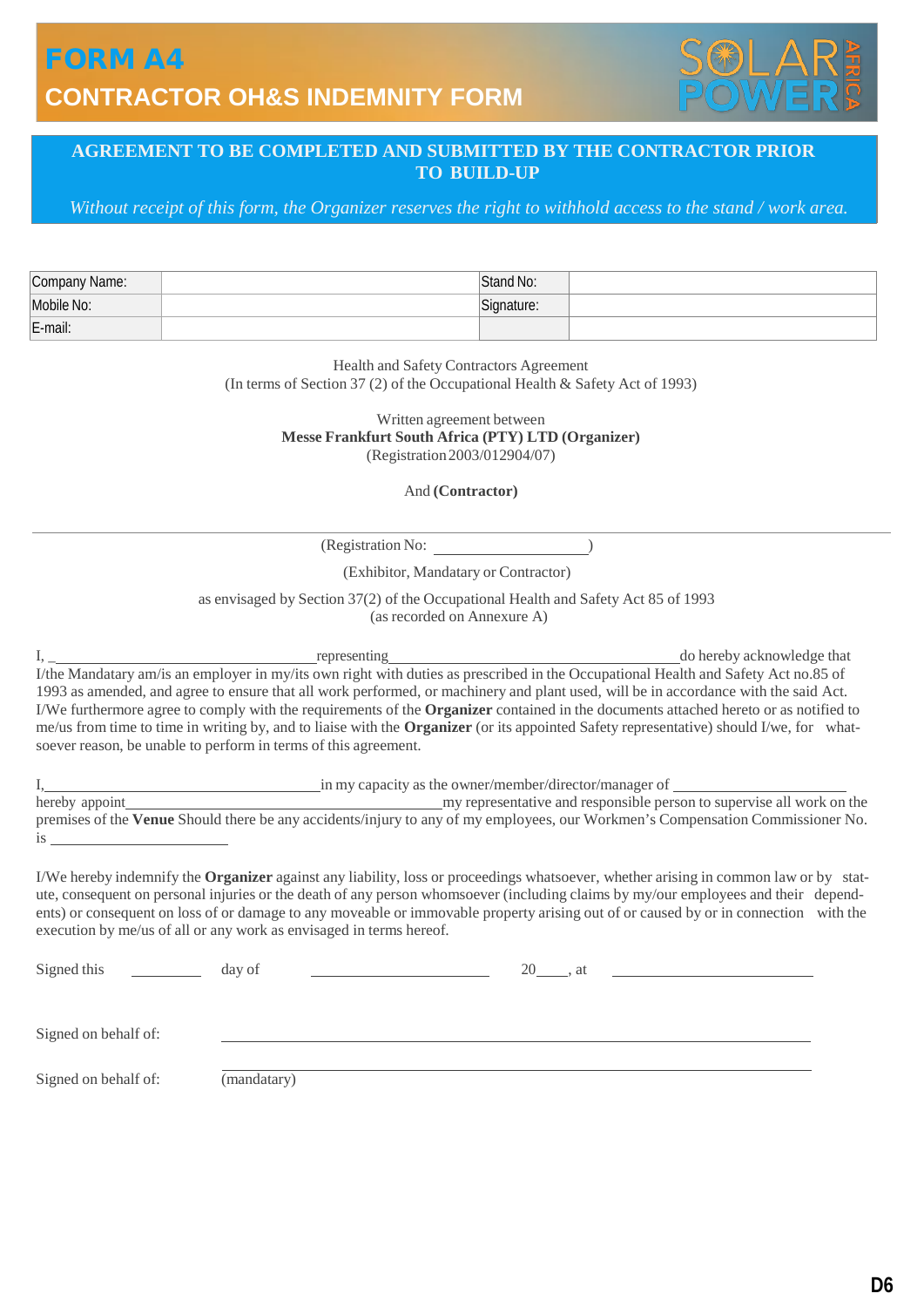### FORM A4 **CONTRACTOR OH&S INDEMNITY FORM**



## **ANNEXURE "A"**

| Company Name: | Stand No:   |  |
|---------------|-------------|--|
| Mobile No:    | 'Signature: |  |
| E-mail:       |             |  |

### **Terms & Conditions**

- 1 All requirements of Occupational Health and Safety Act 85 of 1993 and Regulations (as amended) shall be adhered to
- 2 Any other statutory requirements pertaining to the area of Exhibition shall also be adhered to.
- 3 Section 37 Acts or omissions by employees or mandataries. Subsection 2 states that the employer shall be liable for any acts or omissions by any of his/their/its employees and/or mandataries, except if the parties have agreed in writing to the arrangements and procedures between them to ensure compliance by the mandatary with the provisions of this Act; Read in conjunction with Section 41.
- 4 When any activity during build-up and/or breakdown periods, is of such nature that it could cause injury to any one, or damage to the environment, all reasonable practicable preventative measure shall be implemented to ensure the health, safety and/or impact upon the environment.
- 5 No dumping of any hazardous chemical substances is permitted into any drains and/or waste bins. Same shall be disposed of in terms of the Hazardous Chemical Substances Regulations of the Occupational Health and Safety Act 85 or 1993;
- 6 Should any chemicals, gases and/or substances be required to be used during build-up, breakdown and/or show periods then all relevant material safety data sheets are required on site (where required in terms of the Act)
- 7 All Certificates of Compliance will be provided in original format (copies unacceptable) to the Organized or his/her Safety Representative
- 8 Be advised that this agreement places the onus on the mandatary to contact Messe Frankfurt South Africa (Pty)Ltd in the event of inability to perform as per this agreement. Messe Frankfurt South Africa (Pty)Ltd however, reserves the right to unilaterally take any steps as may be necessary to enforce this agreement
- 9 All mandataries are to provide and ensure the correct use of personal protective equipment by their employees at their cost at all times
- 10 All mandataries are to maintain and ensure that all electrical apparatus and safety equipment is kept in a safe working condition at all times.
- 11 In terms of Section 16 (3) of the Occupational Health and Safety Act no. 85 of 1003, no appointment(s) will relieve a Contractor (employer) to (the contractor or sub-contractor) of any responsibility or liability under this Act.

### **On Site Legal Compliance**

- 1 List of all the contractors sub-contracted by the Principal Contractor for the stage, control tower and lighting, sound and AV. According to discussions
- 2 Copy of the S37.2 agreements in terms of the Occupational Health and Safety Act, 1993 (OHSA) entered into with these companies
- 3 If not incorporated under S37.2 agreements, copies of all the appointments of contractors into Regulation 5(3)(b) Construction Regulations (CR)
- 4 Copy of Principal Contractor's health and safety plan Regulation (5)1 CR (documented plan which addresses hazards identified and includes safe work procedures to mitigate, reduce or control the hazards identified
- 5 Copy of the H & S plans of the contractors as referred to above.
- 6 Copy of the risk assessment performed by the Principal Contractor S8 OHSA and Regulation 7.1 CR
- 7 Copy of the risk assessments performed by the contractors aforementioned
- 8 Scope of work to be performed by the principal Contractor if not specifically defined in the contractor agreement between client and the Principal Contractor
- 9 Scope of work to be performed by each contractor appointed by the Principal Contractor if not specifically defined in the contractor agreement between the Principal Contractor and the Contractor
- 10 Copy of the OHS representative's appointment by the Principal Contractor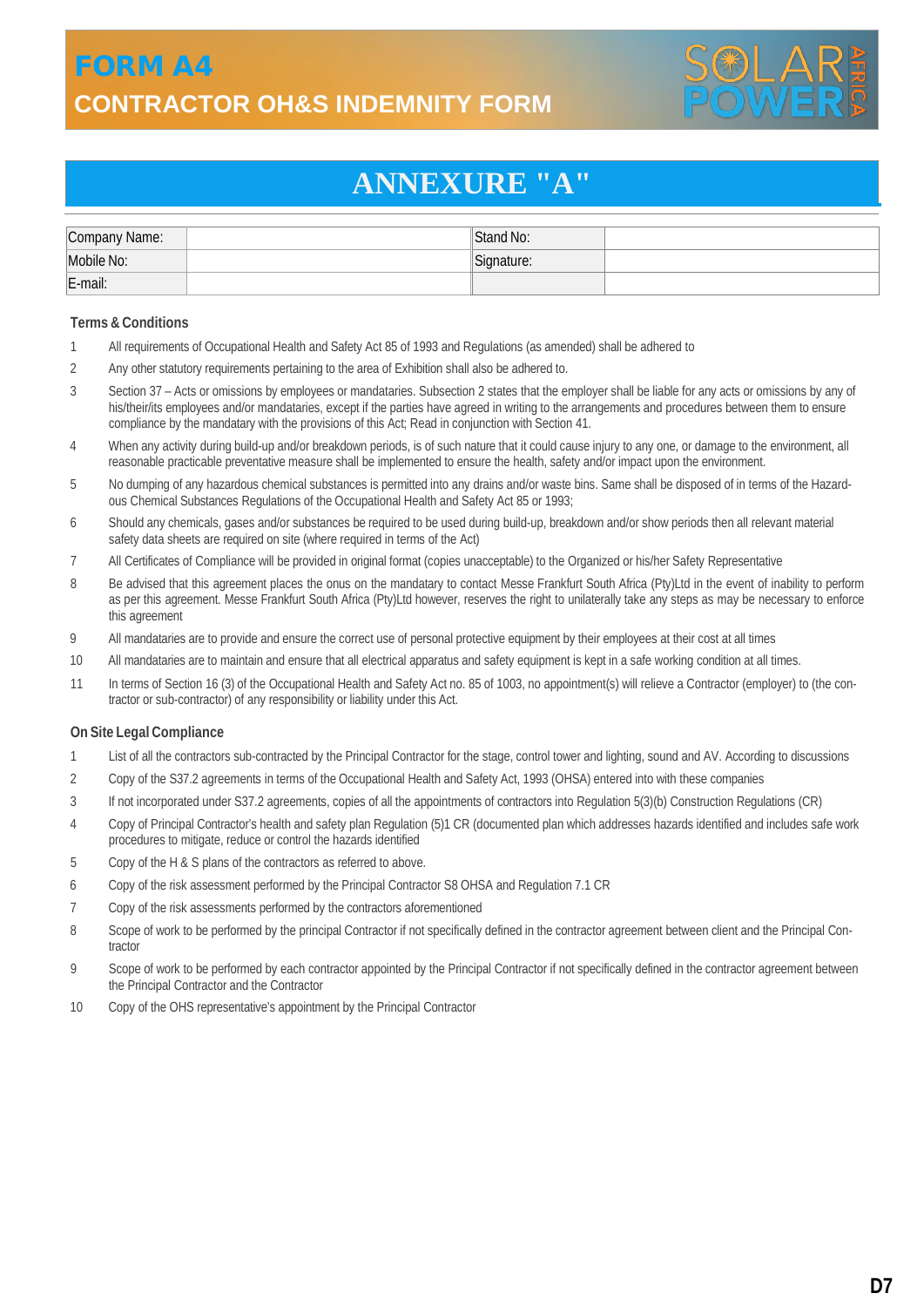### FORM B **CONTRACTOR COMPLIANCE CHECKLIST**



| Company Name: | Stand No:  |  |
|---------------|------------|--|
| Mobile No:    | Signature: |  |
| E-mail:       |            |  |

### **Staff Uniforms and Accreditation**

The contractor and any person engaged in the contract work must wear company identifiable clothing.

During the Build-up period ALL exhibitors and their contracted staff or agents must report to the Identified Production Office and receive wristband identification PRIOR them entering the Exhibition halls and areas. (Any person found on site without wristband accreditation will be removed by security)

During the actual Exhibition and show period ALL exhibitors and contracted staff must wear issued identification badges. These badges MUST be collected PRIOR the start of the show. Exhibitor badges CANNOT be "passed on" or use as general admission passes. Any person found admitting entrance to the show with Exhibitor badges will be expelled by security and the Exhibitor badges retained by the Organizer.

During the Strike-out period ALL exhibitors and their contracted staff or agents must report to the Identified Production Office and receive wristband identification PRIOR them entering the Exhibition halls and areas. (Any person found on site without wristband accreditation will be removed by security)

The on-site security service provider has the right to challenge any person / worker / agents with regards their credibility to be on site.

### **Safety File Checklist**

- □ Occupational Health & Safety Act Contract 37 (2) between Client / Exhibitor & Contractor.
- **Public Liability Insurance Cover (Copy of Proof)** Occupational Health & Safety Policy Appointments
- $\Box$  Technical drawings & floor plans
- **The "Appointment"** in writing by Client
- $\Box$  Risk Assessment Regulation (71)
- 
- $\Box$  Fall Protection Plan Section 8<br> $\Box$  Electrical Installation Plan / Co Electrical Installation Plan / Certificates of Compliance
- All Structural Engineer's Certificates (stands over 3 meters)
- 
- General Machinery Regulation (GRM2)<br>
COID Registration Number COID Registration Number
- $\Box$  Lifting Equipment
	- Operator's Licence
	- Performance Test
	- Maximum Capacity Certificate

□ Incident Management (Personal Protective Equipment) PPE Register<br>□ Workman's Compensation Incident Form (Fill in with company details)

Workman's Compensation Incident Form (Fill in with company details)

|  |  | To be submitted DIRECTLY TO LODGE prior to show or at accreditation together with safety file |  |
|--|--|-----------------------------------------------------------------------------------------------|--|
|--|--|-----------------------------------------------------------------------------------------------|--|

**Lodge Security Events – Terence Phone: 083 390 7252 Fax to: +27 11 706 6714 E-mail: [terence@lodgevents.co.za](mailto:services@za.messefrankfurt.com)**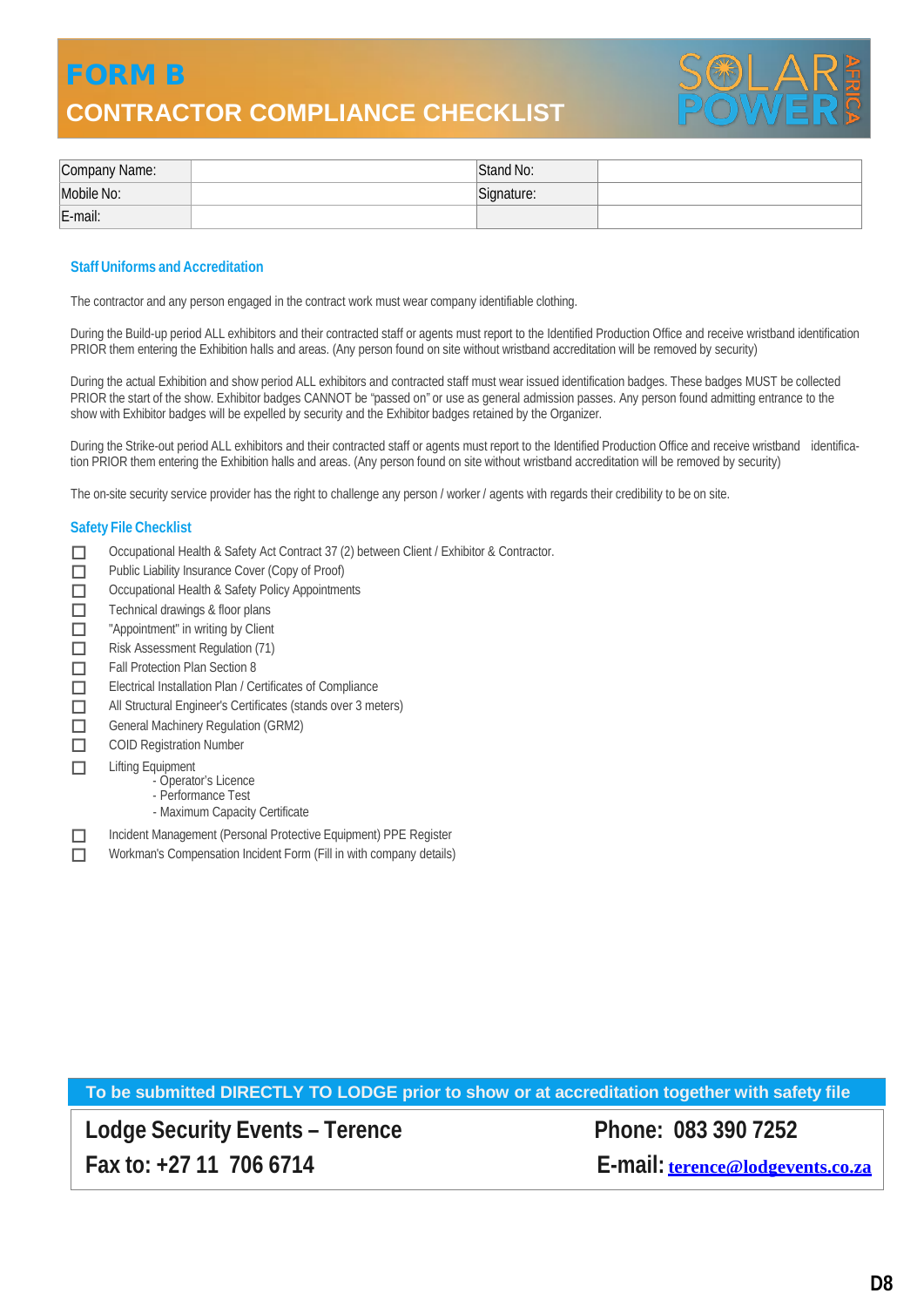## FORM C **CONTRACTOR NOMINATION FORM**



| Company    | Stand No:   |  |
|------------|-------------|--|
| Mobile No: | "cignature: |  |
| E-mail:    |             |  |

Please list any stand contractor appointed to work on your stand during build-up, the show period or breakdown below. This applies to all contractors rendering a service including stand builders, stand designers, stand decorators, caterers, promotionettes, etc.

All contractors are required to familiarize themselves with Section A - Event Rules & Regulations, Section B - Event Terms & Conditions as well as Section C - Venue Rules & Regulations contained in this Exhibitors Manual.

| <b>Company Name   Type of Service</b> | <b>Contact Person</b> | <b>Mobile Number</b> | e-mail |
|---------------------------------------|-----------------------|----------------------|--------|
|                                       |                       |                      |        |
|                                       |                       |                      |        |
|                                       |                       |                      |        |
|                                       |                       |                      |        |
|                                       |                       |                      |        |
|                                       |                       |                      |        |
|                                       |                       |                      |        |
|                                       |                       |                      |        |
|                                       |                       |                      |        |
|                                       |                       |                      |        |
|                                       |                       |                      |        |
|                                       |                       |                      |        |
|                                       |                       |                      |        |
|                                       |                       |                      |        |
|                                       |                       |                      |        |
|                                       |                       |                      |        |
|                                       |                       |                      |        |
|                                       |                       |                      |        |
|                                       |                       |                      |        |
|                                       |                       |                      |        |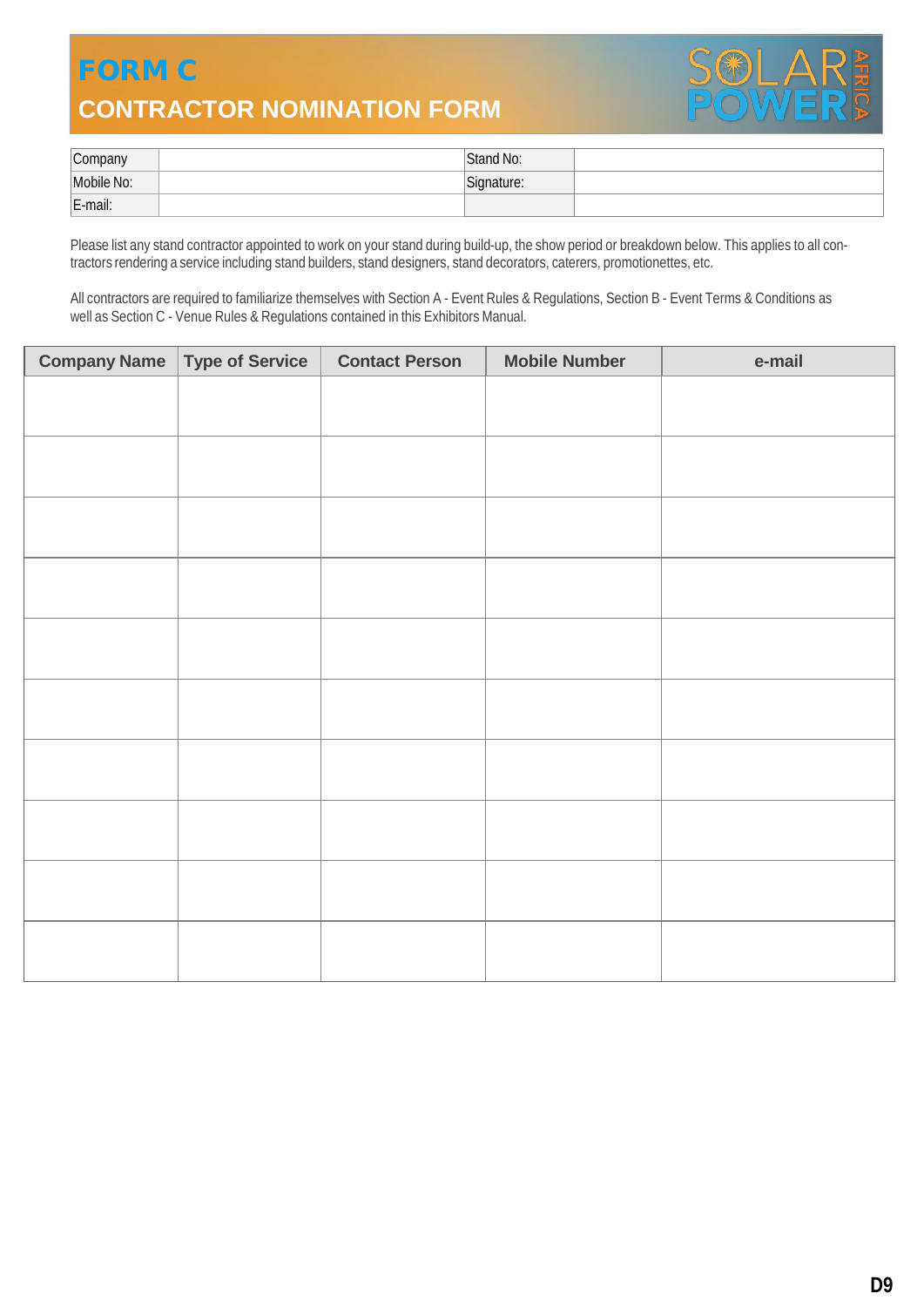FORM D1 **SAFETY RULES FOR EXHIBITORS & CONTRACTORS** 



| Company Name: | Stand No:  |  |
|---------------|------------|--|
| Mobile No:    | Signature: |  |
| E-mail:       |            |  |

- 1 All requirements of the Venue Health, Safety and Environmental Management Specifications for the Exhibition or any of the provisions of the Occupational Health and Safety Act and any amendments shall be complied with.
- 2 The Occupational Health and Safety Indemnity form will be signed marked Form D-2.
- 3 Exhibitors/Contractors/Tenants, supervisors and employees will be required to observe and adhere to all the Venue's Health, Safety and Environmental Management Specifications for the Exhibition or any of the provisions of the Occupational Health and Safety Act as per Section C - Health & Safety Instructions for **Contractors**
- 4 All work byExhibitors/Contractors/Tenants shall be under the supervision of a delegated competent person who has been appointed in writing.
- 5 The Venue management reserves the right to search any persons entering, or leaving the premises.
- 6 When work is to be done after hours including weekends, arrangements have to be made with the appointed safety officer representing the Tenant
- 7 All structure work performed by the Exhibitors/Contractors/Tenants in terms of the definition "Structure" as defined under the Construction Regulations shall be strictly in accordance with the Construction Regulations GNR 1010 of July 2003.
- 8 The Venue management reserves the right to add to the Venue. Health, Safety and Environmental Management Specifications for the Exhibition as it may be deemed necessary.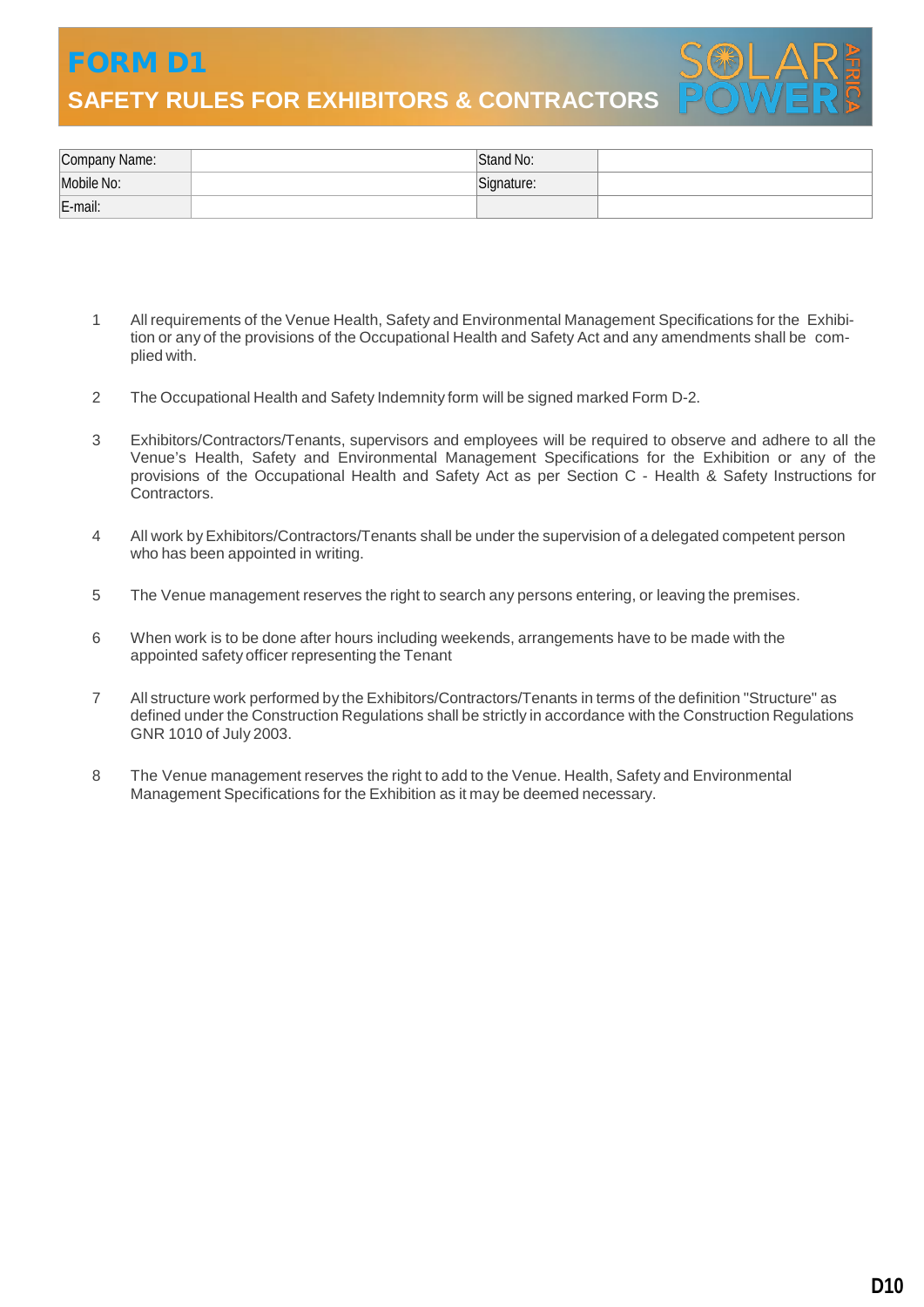**SAFETY HEALTH & ENVIRONMENTAL MANAGEMENT STATEMENT**

### **AGREEMENT TO BE COMPLETED AND SUBMITTED BY CONTRACTOR PRIOR TO BUILD-UP**

Without receipt of this form, the Organizer reserves the right to withhold access to the stand / work area.

| Company Name:                             |                                                                                                                                                                                                                                                                                                                                                                                                                                                                                                                                                                                                                                                                                                                                                                                                                                                                                                                                                                                                                                                                                                                                 | Stand No:  |                                                                                                      |  |
|-------------------------------------------|---------------------------------------------------------------------------------------------------------------------------------------------------------------------------------------------------------------------------------------------------------------------------------------------------------------------------------------------------------------------------------------------------------------------------------------------------------------------------------------------------------------------------------------------------------------------------------------------------------------------------------------------------------------------------------------------------------------------------------------------------------------------------------------------------------------------------------------------------------------------------------------------------------------------------------------------------------------------------------------------------------------------------------------------------------------------------------------------------------------------------------|------------|------------------------------------------------------------------------------------------------------|--|
| Mobile No:                                |                                                                                                                                                                                                                                                                                                                                                                                                                                                                                                                                                                                                                                                                                                                                                                                                                                                                                                                                                                                                                                                                                                                                 | Signature: |                                                                                                      |  |
| E-mail:                                   |                                                                                                                                                                                                                                                                                                                                                                                                                                                                                                                                                                                                                                                                                                                                                                                                                                                                                                                                                                                                                                                                                                                                 |            |                                                                                                      |  |
| are fully paid up-to-date.                | <b>Example 2018</b> The duly authorized to represent <b>the contract of the contract of the contract of the contract of the contract of the contract of the contract of the contract of the contract of the contract of the contract </b><br>("The Tenant") in my capacity as a<br><u>Confirm that:</u><br>I accept full and exclusive responsibility for compliance by myself the Tenant and all persons who are employed by me the Tenant, to the pro-<br>visions of the Venue Health, Safety and Environmental Management Specifications for the Exhibition or any of the provisions of the Act, Act 85<br>of 1993 (as may be amended) and all Regulations promulgated from time to time.<br>I acknowledge receipt of the Venue Health, Safety and Environmental Management Specifications for the Exhibition and will ensure that all<br>employees in my employment abide by them. I further declare that we are registered with the Compensation commissioner, are in good<br>standing and registered with the relevant Registration Board and class corresponding to the value of the work performed, and all assessments |            | (Company)                                                                                            |  |
|                                           | Thereby appoint the contract of the contract of the contract of the contract of the contract of the contract of the contract of the contract of the contract of the contract of the contract of the contract of the contract o<br>during which I am not personally present during the performance of the work, until further notice.                                                                                                                                                                                                                                                                                                                                                                                                                                                                                                                                                                                                                                                                                                                                                                                            |            | as my representative in all instances                                                                |  |
| Signature of Exhibitor                    |                                                                                                                                                                                                                                                                                                                                                                                                                                                                                                                                                                                                                                                                                                                                                                                                                                                                                                                                                                                                                                                                                                                                 |            | Date                                                                                                 |  |
| <b>Acceptance by Appointee</b>            |                                                                                                                                                                                                                                                                                                                                                                                                                                                                                                                                                                                                                                                                                                                                                                                                                                                                                                                                                                                                                                                                                                                                 |            |                                                                                                      |  |
|                                           | formed in all instances where the representative of "The Tenant" cannot be present.                                                                                                                                                                                                                                                                                                                                                                                                                                                                                                                                                                                                                                                                                                                                                                                                                                                                                                                                                                                                                                             |            | hereby accept the responsibility as stated above and to be present where the work is or will be per- |  |
| The Exhibitor Representative              |                                                                                                                                                                                                                                                                                                                                                                                                                                                                                                                                                                                                                                                                                                                                                                                                                                                                                                                                                                                                                                                                                                                                 |            | Date                                                                                                 |  |
| To be submitted together with safety file |                                                                                                                                                                                                                                                                                                                                                                                                                                                                                                                                                                                                                                                                                                                                                                                                                                                                                                                                                                                                                                                                                                                                 |            |                                                                                                      |  |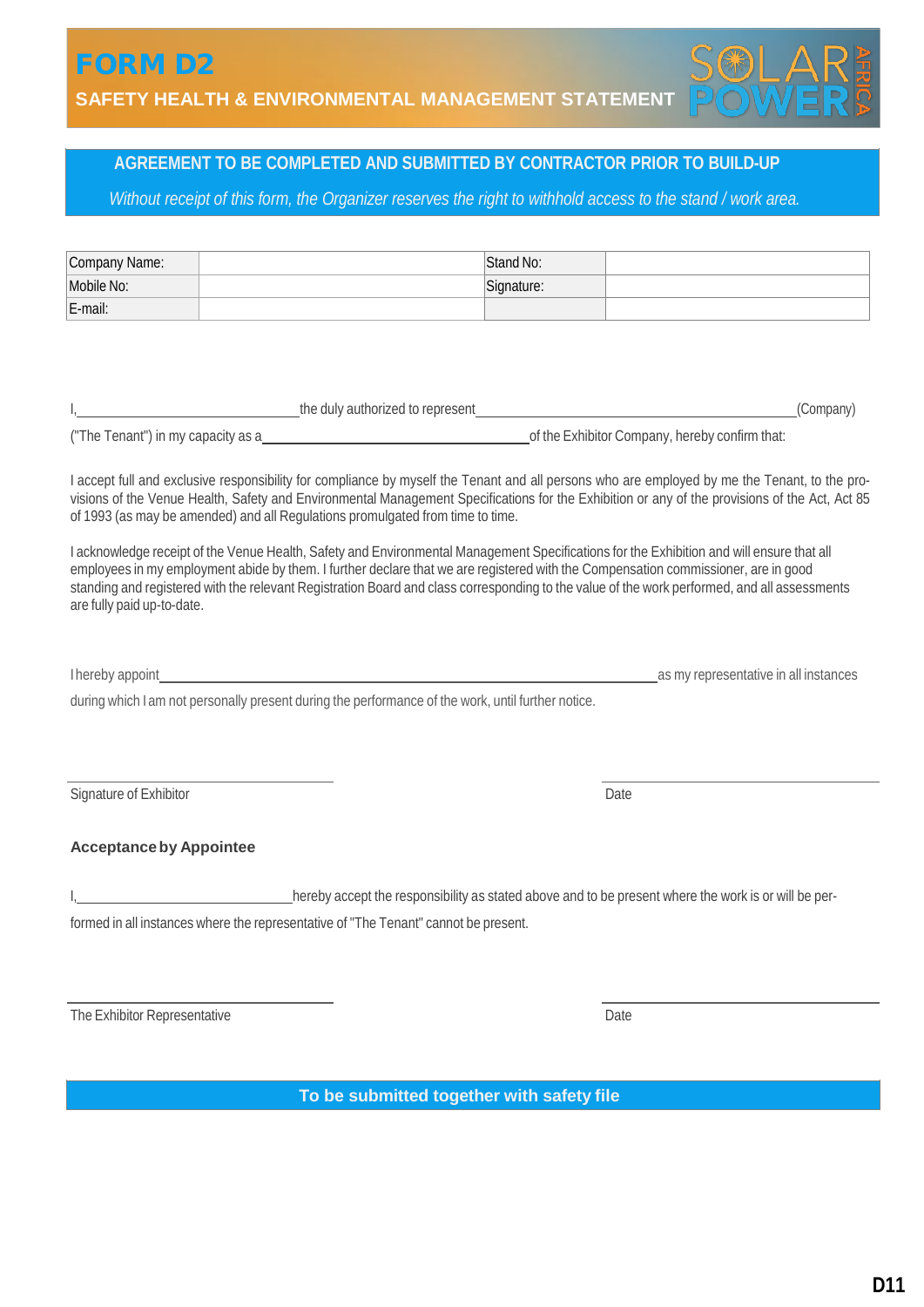### **AGREEMENT TO BE COMPLETED AND SUBMITTED BY CONTRACTOR PRIOR TO BUILD-UP**

Without receipt of this form, the Organizer reserves the right to withhold access to the stand / work area.

| Company Name: | Stand No:   |  |
|---------------|-------------|--|
| Mobile No:    | "Signature: |  |
| E-mail:       |             |  |

Contractorappointed:

Venue: Carl Contract Contract Exhibitor: Contract Contract Contract Contract Contract Contract Contract Contract Contract Contract Contract Contract Contract Contract Contract Contract Contract Contract Contract Contract C

### **AGREEMENT FOR THE USE OF THE SERVICES OF A CONTRACTOR**

Entered into

and Be-

tween

### **Messe Frankfurt South Africa (Pty)Ltd** Registration Number: 2003/012904/07

(Hereinafter referred to as **The Organizer**) of

Address

Building 22a First Floor The Woodlands Office Park, 20 Woodlands Drive

Woodmead, Sandton

And

Registration Number:

(Hereinafter referred to as '**The Contractor** Of Address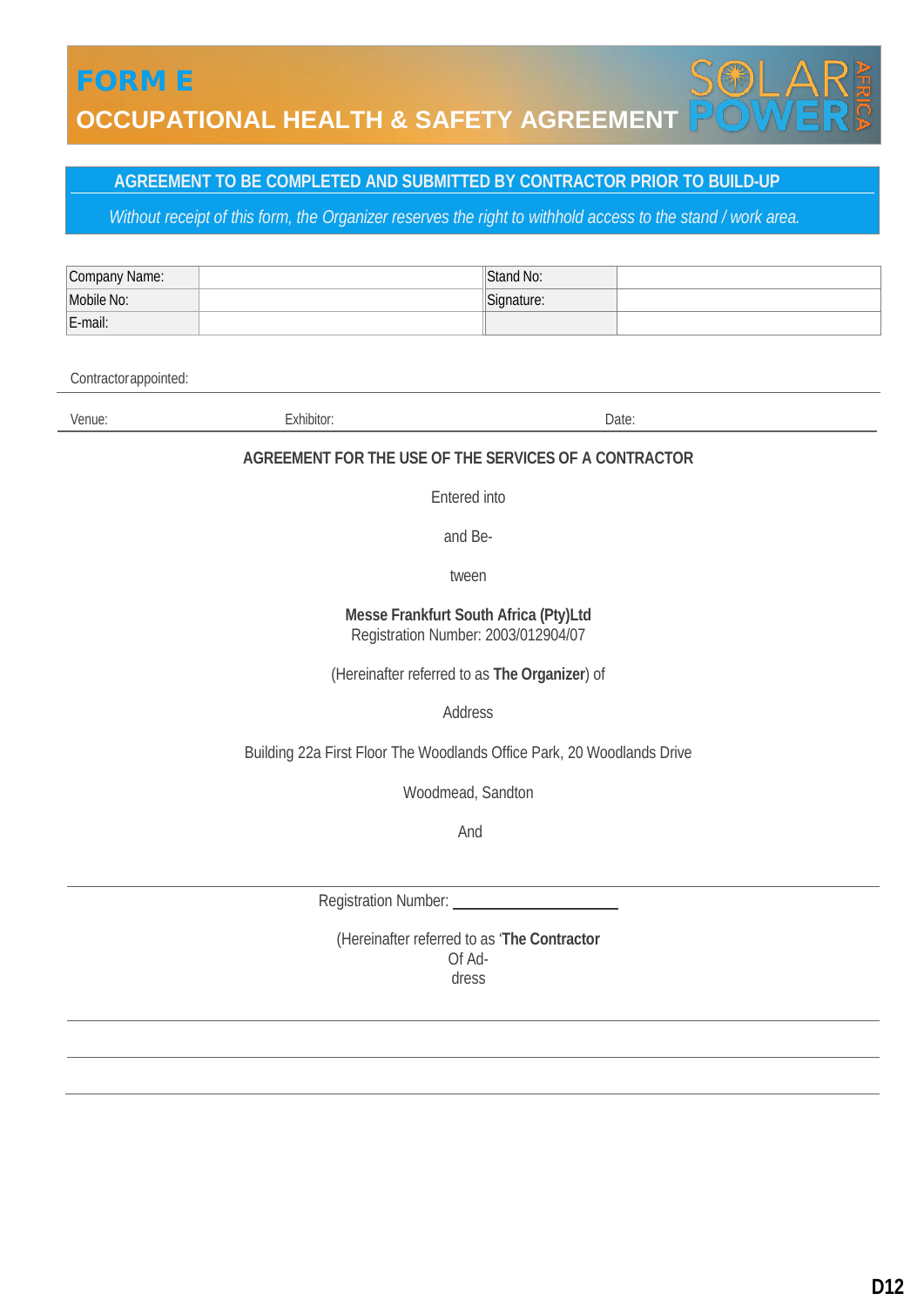**1 INTRODUCTION**

To ensure that Exhibitors and their appointed Contractors adhere to the Venue and City of Johannesburg by - laws Occupational Health and Safety requirements.

Regulations defining roles and responsibilities have been compiled for Exhibitor and their appointed Contractors, agents, suppliers and their employees to conform to, whilst they perform services during the Exhibition at the Venue.

All main Exhibitors will ensure that any appointed contractors, agents, suppliers and their employees receive a set of these regulations, have it signed and returned to Contractor Accreditation before such time that the contract work is to be undertaken.

### **2 CONTRACT WORK:**

- 2.1 The contract work shall be performed precisely in accordance to that agreed upon as per the terms and conditions of Exhibitor lease presented and in a sage and responsible manner and to this end, the contractor certifies that he is fully conversant with the provisions of the Occupational Health and Safety Act No.85 of 1993 (OHSACT) and that his employees, agents and mandataries have similar knowledge.
- 2.2 No contractor shall commence work on the property or on the events site unless and until he had received permission to do so from the project Manager and has presented a complete Exhibitor & Contractor Compliance file which will contain the following:
	- Occupational Health and Safety Act Contract 37 (2) between Client / Exhibitor & Contractor.
	- Public Liability Insurance Cover (Copy of Proof)
	- Occupational Health & Safety Policy Appointments.<br>- Technical drawings and floor plans.
	- Technical drawings and floor plans.
	- "Appointment" in writing by Client
	- Risk Assessment Regulation 7(1)
	- Fall Protection Plan Section 8
	- Electrical Installation Plan / Certificates (CoC's)<br>- All Structural Engineer's Certificate (stands over
	- All Structural Engineer's Certificate (stands over 3 meters)<br>- General Machinery Requisition GRM2
	- General Machinery Regulation GRM2
	- COID Registration Number.
	- Lifting Equipment:
	- Operator's License
	- Performance Test
	- Maximum Capacity Certificate
		- Incident Management (Personal Protective Equipment) PPE Register
	- Workman's Compensation Incident Form (Filled in with Company details)
- 2.3 The contactor herby certifies that all electrical and mechanical equipment, which will be brought onto the property of the Exhibition and the Venue and used during the duration of the contract, conform to the regulations and is safe to use. Further, the contractor understands that should it come to the attention of the Organizer or their representatives that such equipment does not meet the required standards, the Project Manager can order suspension of work until such time as such equipment is repaired satisfactorily.
- 2.4 No excavations of any sort shall be commenced at any time during the contract work, or stakes driven into the ground, unless and until the Project Manager grants permission.
- 2.5 Before any welding operation or hot work is commenced, permission should be sought from the Project Manager.
- 2.6 No work shall be undertaken unless a competent person detailed in terms of the OHSACT does it; or by one who is supervised by a competent person.

2.7 During the term of contract, the contractor shall take all steps to ensure that the Exhibition and the Venue work area remains reasonably clear of waste and any hazardous material or substances and on completion of such work, the contractor shall make good and leave the work site cleaned and tidy. Any costs or removal of such waste etc., shall be borne by the contractor.

#### **3 TOOLS AND EQUIPMENT**

- 3.1 The contractor shall not be permitted to use any of the Exhibition or Venue equipment save in exceptional circumstances when the intended user thereof will be required to sign an 'at own risk' indemnity in favour of the property.
- 3.2 The contractor shall provide his own tools and equipment and these shall remain under lock and key when not in use and the Project Manager shall not be liable for any loss thereof or damage thereto, however caused.

### **4 REMOVAL OF ITEMS**

4.1 The contractor and any person engaged in the contract work shall not remove any item from the Exhibition or Venue site that is not their property or without the permission of the Organizer and its appointed Health and Safety Representative and that a goods removal form is signed, when required.

### **5 MOVEMENT ON THE COMPANY'S PROPERTY**

The Contractor shall advise all those under his control that movement about the Exhibition and the Venue other than in the area of Contract work, is strictly forbidden unless special permission from the Project Manager is attained.

### **6 CLOTHING AND SAFETY APPARATUS**

Appropriate clothing shall at all times be worn on site and safety apparatus and equipment used. Please refer to the Exhibition and Venue internal policies on clothing, safety equipment as per the OHSACT.

### **7 COMBUSTIBLES AND FLAMMABLES**

- 7.1 No combustible and / or flammable material will be permitted on or stored at the Exhibition and Venue or on the event site without permission of the Organizer and/or its Health and Safety Representative or Project Manager appropriate to the storage.
- 7.2 Should the contractor engage in some work that could cause a fire, he should first report this to the Mobile Venue Operations Centre or the appropriate Health and Safety Representative before commencing such work.

### **8 DAMAGE TO PROPERTY**

- 8.1 Should any property belonging to or in the care of the contractor or any other person engaged in the contract work be damaged, the Exhibition and the Venue shall not be liable for same, however cause and the contractor fully indemnifies the Exhibition & the Venue in respect thereof.
- 8.2 Should any property belonging to the Exhibition and Venue be damaged, such damage should immediately be reported to the Mobile Venue Operations Centre, the Organizer or its appointed appropriate Health and Safety Representative and the contractor shall be liable to compensate the Exhibition and the Venue should there be a loss or damage to the said property be as a result of the negligence or otherwise of a person engaged in the contract work